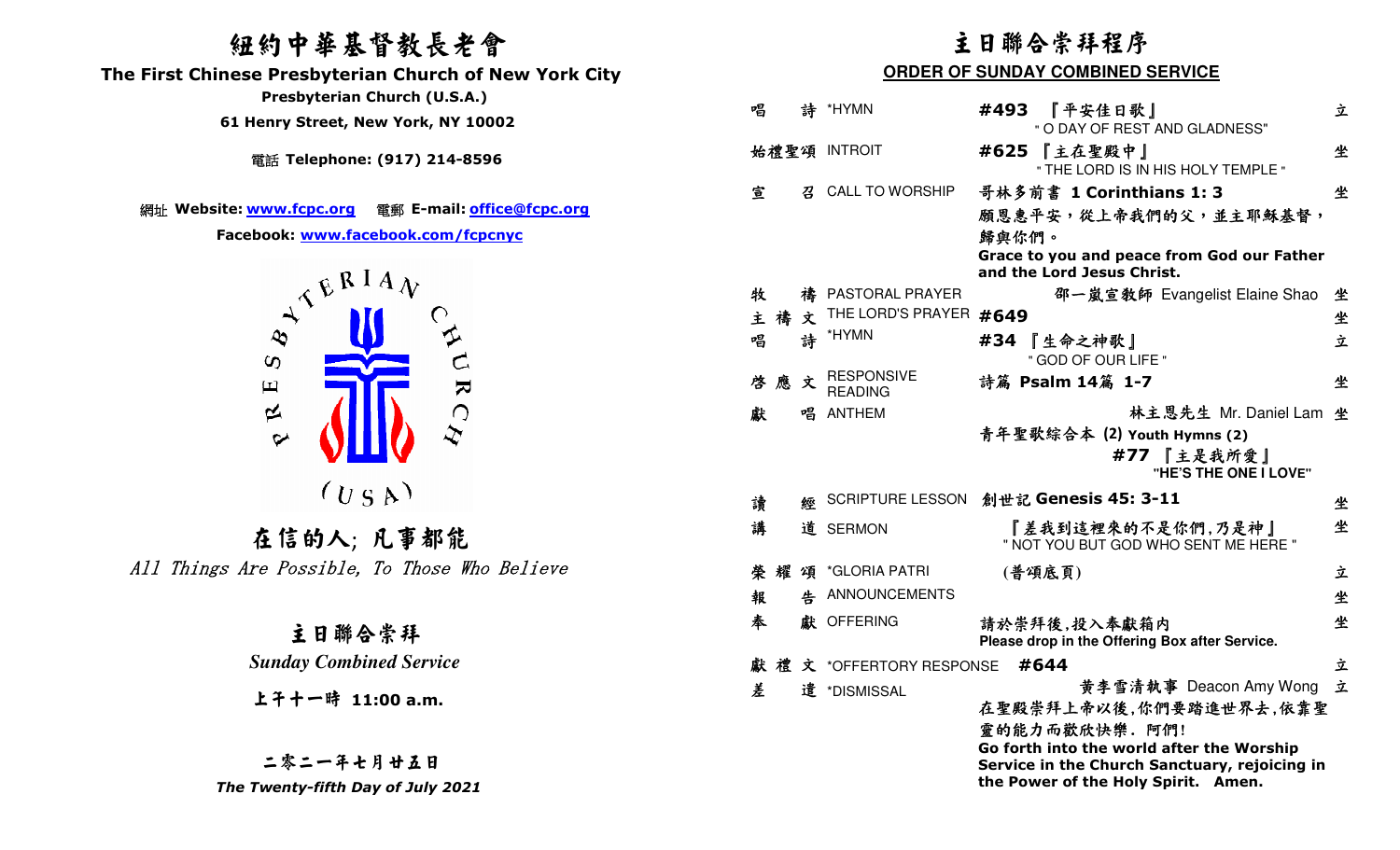阿 們 頌领 AMEN\* **#675**<br>、、

\*HYMN **#447** 

7 『天父看顧歌』<br>- "PENGI BIGMAYE " BE NOT DISMAYED " 立

立

**\*please stand** 

獻 花

方李芳執事 陳張愛萍長老紀念陳李小嫦女士,趙雷月華女士 林伍新蘭女士紀念父母親伍淦學夫婦,家翁姑林賢銳夫婦,先夫林榮臻先生

# 啟應文: 詩篇 **<sup>14</sup>** 篇 **1-7**

- 主席啓: 〔大衛的詩,交與伶長。〕愚頑人心裡説,沒有上帝。 他們都是邪惡,行了可憎惡的事.沒有一個人行善。
- 會眾應: 耶和華從天上垂看世人,要看有明白的沒有,有尋求 上帝的沒有。
	- 啓: 他們都偏離正路,一同變為污穢. 並沒有行善的,連 <sup>一</sup>個也沒有。
	- 應: 作孽的都沒有知識麼. 他們吞喫我的百姓,如同喫飯 --樣,並不求告耶和華。
	- 啓: 他們在那裡大大的害怕,因為上帝在義人的族類中。
	- 應: 你們叫困苦人的謀算,變為羞辱. 然而耶和華是他的 避難所。
- 同讀: 但願以色列的救恩從錫安而出. 耶和華救回他被擄的 子民,那時雅各要快樂,以色列要歡喜

- 1 Fools say in their hearts, "There is no God." They are corrupt, they do abominable deeds; there is no one who does good.
- 2 The Lord looks down from heaven on humankind to see if there are any who are wise, who seek after God.
- 3 They have all gone astray, they are all alike perverse; there is no one who does good, no, not one.
- 4 Have they no knowledge, all the evildoers who eat up my people as they eat bread, and do not call upon the Lord?
- 5 There they shall be in great terror, for God is with the company of the righteous.
- 6 You would confound the plans of the poor, but the Lord is their refuge.
- 7 O that deliverance for Israel would come from Zion! When the Lord restores the fortunes of his people, Jacob will rejoice; Israel will be glad.

# **講道經文: 創世記 45: 3-11**<br>弟兄們說,我具約瑟,我的父親還在國

- 3 約瑟對他弟兄們說,我是約瑟,我的父親還在麼.他弟兄<sub>,</sub> 不能回答,因為在他面前都驚惶。
- 4 約瑟又對他弟兄們說,請你們近前來,他們就近前來.他 …說,我是你們的兄弟約瑟,就是你們所賣到埃及的。」
- 5 現在不要因為把我賣到這裡,自憂自恨,這是上帝差我在 你們以先來,為要保全生命。
- Responsive Reading: Psalm 14: 1.7<br>
1 Fools say in this heat to absolute the sects of the paramount of the same of the sects.<br>
1 Fools say in the interesting on the subset of the sects of the sects of the sects of the sect 6 現在這地的饑荒已經二年了,還在五年不能耕種,不能收 成。
	- 7 上帝差我在你們以先來,為要給你們存留餘種在世上,又一 要大施拯救,保全你們的生命。
	- 8 這樣看來,差我到這裡來的不是你們,乃是上帝,祂又使 我如法老的父,作他全家的主,並埃及全地的宰相。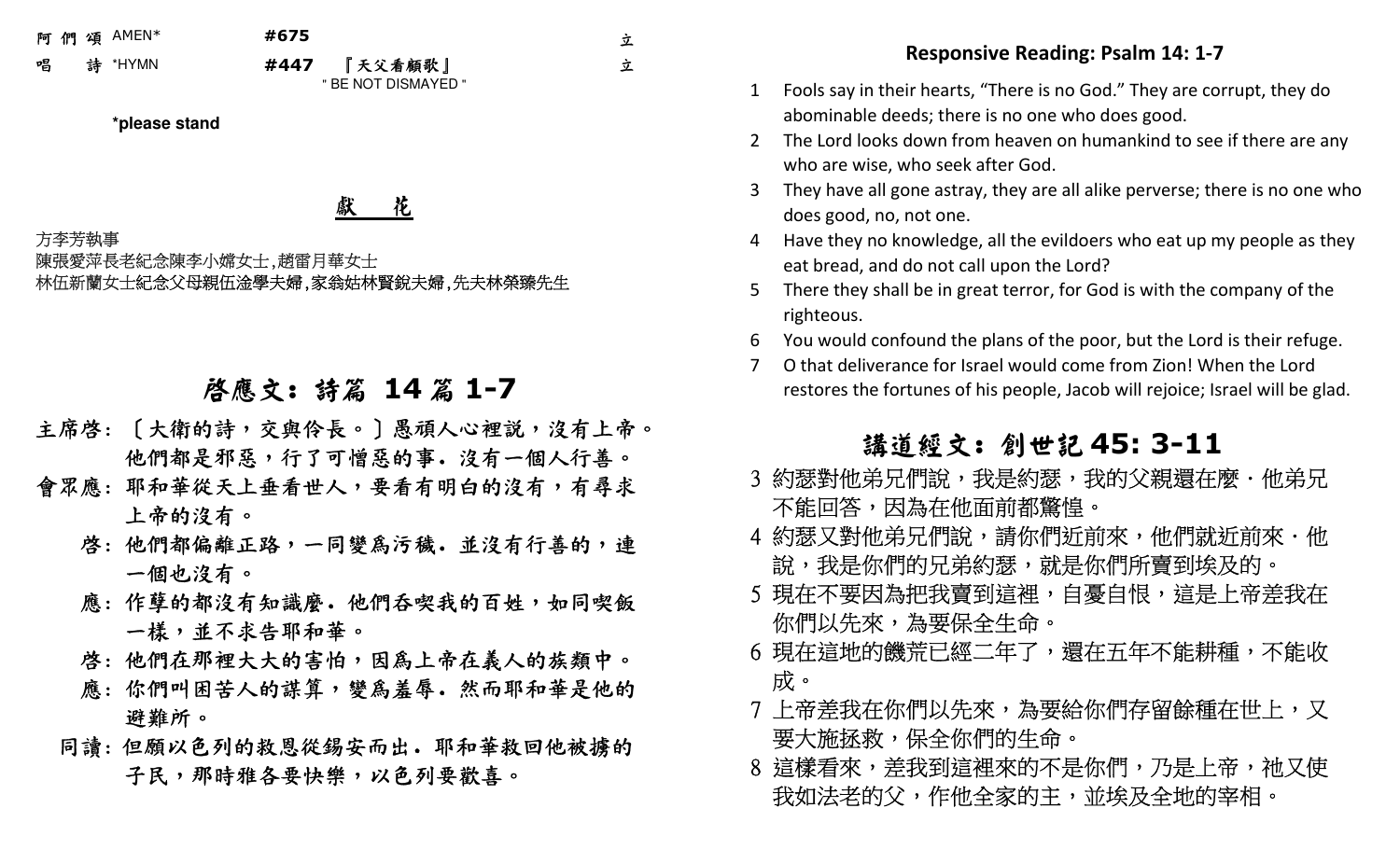- 9 你們要趕緊上到我父親那裡,對他說,你兒子約瑟這樣說,<br>上帝使我作全埃及的主,請你下到我這裡來,不要耽延。<br>10 你和你的兒子,孫子,連牛群,羊群,並一切所有的,都<br>可以住在歌珊地,與我相近.<br>11 我要在那裡奉養你.因為還有五年的饑荒,免得你和你的<br>眷屬,並一切所有的,都敗落了。
- 
- 

### **Scripture Lesson: Genesis 45: 3-11**

- 3 Joseph said to his brothers, "I am Joseph. Is my father still alive?" But his brothers could not answer him, so dismayed were they at his presence.
- 4 Then Joseph said to his brothers, "Come closer to me." And they came closer. He said, "I am your brother, Joseph, whom you sold into Egypt.
- 5 And now do not be distressed, or angry with yourselves, because you sold me here; for God sent me before you to preserve life.
- 6 For the famine has been in the land these two years; and there are five more years in which there will be neither plowing nor harvest.
- 7 God sent me before you to preserve for you a remnant on earth, and to keep alive for you many survivors.
- 8 So it was not you who sent me here, but God; he has made me a father to Pharaoh, and lord of all his house and ruler over all the land of Egypt.
- 9 Hurry and go up to my father and say to him, 'Thus says your son Joseph, God has made me lord of all Egypt; come down to me, do not delay.
- 10 You shall settle in the land of Goshen, and you shall be near me, you and your children and your children's children, as well as your flocks, your herds, and all that you have.
- 11 I will provide for you there since there are five more years of famine to come – so that you and your household, and all that you have, will not come to poverty.'

主日崇拜事奉人員

|        | 今主日(七月廿五日)      | 下主日(八月一日)       |
|--------|-----------------|-----------------|
|        | 主日聯合崇拜          | 聖餐主日聯合崇拜        |
| 講員/主席  | 邵一嵐宣敎師 / 黄李雪清執事 | 邵一嵐宣敎師 / 關悦雄長老  |
| 司<br>琴 | 江友正女士           | 江友正女士           |
| 待<br>招 | 陳盧秀華執事          | 趙林慕貞女士          |
| 聖餐主禮   |                 | 梁李萍清長老<br>梁桑南長老 |
| 聖餐襄禮   |                 | 陳盧秀華執事<br>翁華健長老 |
|        |                 | 關李月霞執事<br>唐顯慶長老 |
| 聖餐預備   |                 | 方李芳執事           |
| 聖壇插花   | 邵一嵐宣教師          | 邵一嵐宣教師          |
| 錄音/音響  | 黄惠賜執事           | 黄惠賜執事           |

|      | 二零二一年八月份主日崇拜翰值表 |        |        |  |  |
|------|-----------------|--------|--------|--|--|
|      |                 | 席<br>主 | 講<br>員 |  |  |
| 1E   | 聖餐主日聯合崇拜        | 關悦雄長老  | 邵一嵐宣敎師 |  |  |
| 8 ម  | 主日聯合崇拜          | 方李芳執事  | 李澤華牧師  |  |  |
|      | 主日聯合崇拜          | 梁美娥長老  | 邵一嵐宣教師 |  |  |
|      | 主日聯合崇拜          | 黄李雪清執事 | 李澤華牧師  |  |  |
| 29 E | 主日聯合崇拜          | 鍾梁美鳳長老 | 邵一嵐宣敎師 |  |  |
|      |                 |        |        |  |  |